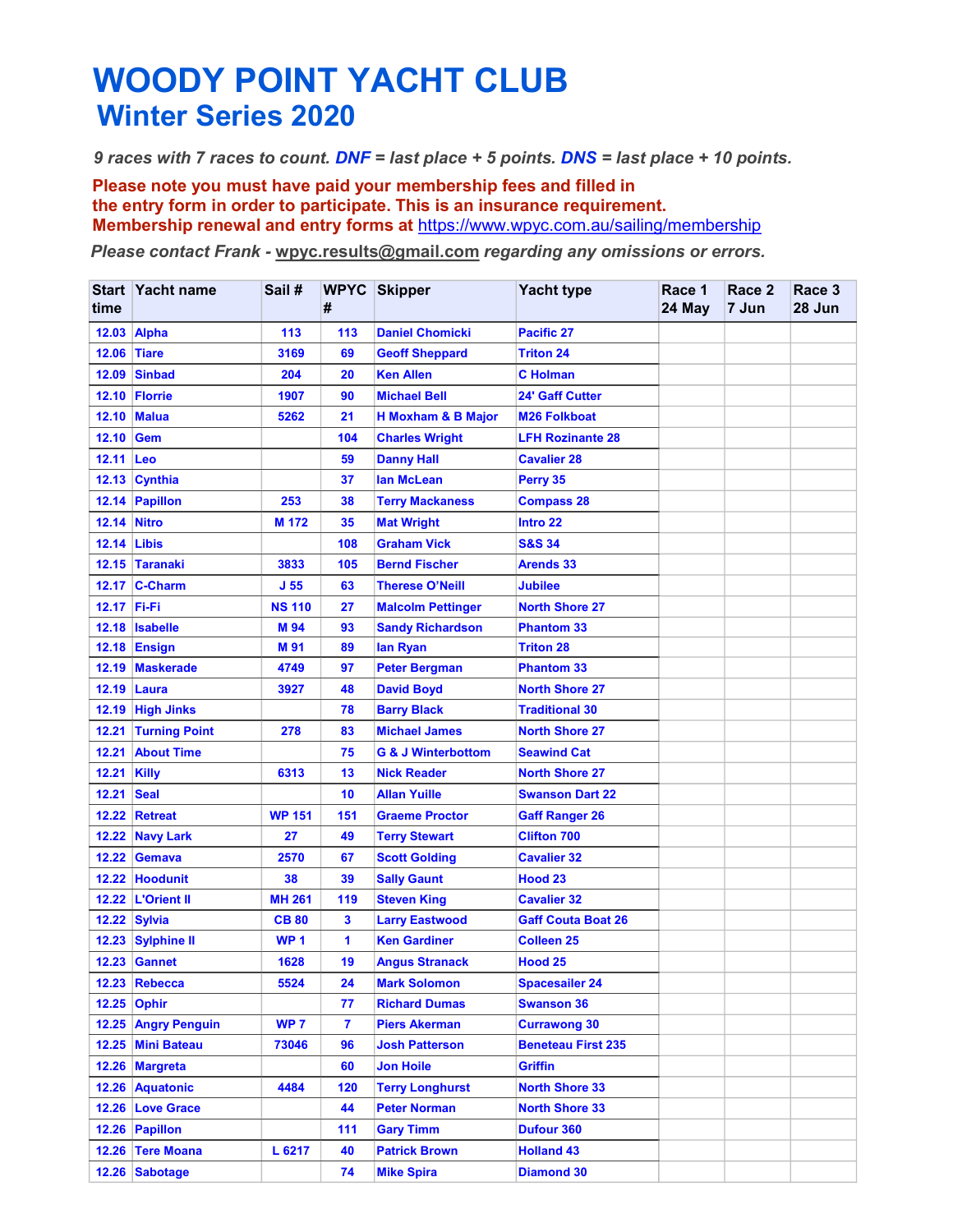|            | 12.26 Westwind           | <b>PD 45</b>   | 116 | <b>Vladan Blagojevic</b> | <b>Compass 38</b>          |  |  |
|------------|--------------------------|----------------|-----|--------------------------|----------------------------|--|--|
| 12.26      | Questing                 | 569            | 61  | <b>Lochiel Crafter</b>   | <b>Alan Payne 35</b>       |  |  |
| 12.26 Ciel |                          | M 159          | 110 | <b>Paul Anderson</b>     | <b>Beneteau First 10</b>   |  |  |
| 12.26      | <b>Ain't Misbehaving</b> | <b>AUS 137</b> | 42  | <b>David Grice</b>       | <b>Soling 27</b>           |  |  |
| 12.27      | Wetassagain              |                | 47  | <b>Robert Orr</b>        | <b>Soling 27</b>           |  |  |
| 12.27      | <b>Asterix</b>           | 2788           | 86  | <b>Tony O'Leary</b>      | <b>Pawtucket 35</b>        |  |  |
|            | 12.27 Peggy Anne         |                | 76  | <b>David Pollock</b>     | <b>Soling 27</b>           |  |  |
| 12.27      | <b>Australia II</b>      | <b>WP 111</b>  | 46  | <b>Richard Lock</b>      | <b>Swarbrick SIII</b>      |  |  |
| 12.29      | <b>Response</b>          | 2127           | 18  | <b>Andrew Terrey</b>     | <b>Tasman Seabird 36</b>   |  |  |
| 12.29      | Amanda                   | 2061           | 70  | <b>Jay McCord</b>        | <b>Timber Sloop 35</b>     |  |  |
| 12.29      | <b>Make My Day</b>       | <b>KA132</b>   | 57  | <b>Adrian Harmsworth</b> | <b>Soling 27</b>           |  |  |
| 12.29      | <b>Struen Marie</b>      | 146            | 26  | <b>Andrew Minter</b>     | <b>Carvel Sloop</b>        |  |  |
| 12.29      | Jazza                    | 6124           | 12  | <b>Paul Borel</b>        | 43ft timber sloop          |  |  |
| 12.29      | <b>Spindrifter</b>       |                | 88  | <b>Matt Trapnel</b>      | <b>Ross 930</b>            |  |  |
|            | 12.30 Dragonfly          | 1021           | 33  | <b>Jason Marty</b>       | <b>King Custom</b>         |  |  |
|            | 12.30 Caroline           | <b>PH 64</b>   | 91  | <b>Dave Morgan</b>       | Jeanneau 37                |  |  |
| 12.30      | <b>Smooth Operator</b>   | 4884           | 117 | <b>Luke Ratcliff</b>     | <b>Young 88</b>            |  |  |
| 12.30      | <b>Uisce</b>             | <b>MH 231</b>  | 118 | <b>Dane Kearney</b>      | <b>North Shore 31</b>      |  |  |
|            |                          |                |     |                          |                            |  |  |
|            | 12.30 Mirage             |                | 43  | <b>Michael Rosman</b>    | <b>Soling 27</b>           |  |  |
|            | 12.30 Pure Heeling       |                | 41  | <b>Stephen Hosking</b>   | Bavaria 45                 |  |  |
| 12.31      | <b>Wild Goats</b>        |                | 14  | <b>Rob McKechnie</b>     | Soling 27                  |  |  |
| 12.31      | <b>Moon</b>              | 343            | 65  | <b>Shane Beashel</b>     | <b>Soling 27</b>           |  |  |
| 12.31      | <b>Shazam</b>            | 67             | 45  | <b>Colin Pitstock</b>    | Delphia 40                 |  |  |
| 12.31      | Windstormer              | 98             | 99  | <b>Seamus O'Hart</b>     | <b>Diamond 30</b>          |  |  |
|            | 12.31 Midweek Mistress   |                | 103 | <b>Todd McLennan</b>     | <b>Soling 27</b>           |  |  |
| 12.31      | <b>Wyargine</b>          | 65             | 11  | <b>Gerry Colley</b>      | <b>Diamond 30</b>          |  |  |
| 12.31      | <b>Judith Pihl</b>       | 31             | 94  | <b>Phil Pryke</b>        | <b>William Fife 6m</b>     |  |  |
|            | 12.33 Ride On Time       | 2961           | 80  | <b>Nick Mason</b>        | Sonata 8                   |  |  |
|            | 12.34 Xena               | 8349           | 121 | <b>Toni Fox</b>          | Jeanneau SO349             |  |  |
|            | 12.34 Pinta Bay          | 349            | 34  | <b>Frank Milner</b>      | Jeanneau SO349             |  |  |
| 12.34      | <b>Watershed</b>         |                | 29  | <b>Matthew Bowden</b>    | <b>North Shore 38</b>      |  |  |
|            | 12.34 Wee Rosie          | 1293           | 71  | <b>Dan Turner</b>        | <b>Soling 27</b>           |  |  |
|            | 12.34 Sharona            |                | 72  | <b>Mick Cardiff</b>      | <b>Etchells</b>            |  |  |
|            | <b>12.35 Trixie</b>      | <b>AUS 28</b>  | 101 | <b>Ian Ritchie</b>       | <b>Soling 27</b>           |  |  |
|            | 12.35 Dictator           | S 350          | 28  | <b>Geoff Croshaw</b>     | <b>Duncanson 38</b>        |  |  |
|            | 12.35 True Colours       | <b>TT 145</b>  | 55  | <b>Steve Crosby</b>      | <b>Trailer Tri 720</b>     |  |  |
|            | 12.37 Cazbar             | 732            | 73  | <b>Terry Moran</b>       | <b>Etchells</b>            |  |  |
|            | 12.37 Forever Young      | 5808           | 58  | <b>Peter Wesley</b>      | Young 88                   |  |  |
|            | 12.37 Arunga X           | <b>AUS 52</b>  | 112 | <b>Mark Griffith</b>     | 5.5 Metre                  |  |  |
|            | 12.37 Ellipse II         | 9350           | 122 | <b>James Pattinson</b>   | <b>Elan 350</b>            |  |  |
| 12.38 TBA  |                          | 1183           | 36  | <b>Marcus Cooney</b>     | <b>Etchells</b>            |  |  |
|            | 12.38 Midnight's Promise | 7193           | 68  | <b>Peter Graham</b>      | <b>Jeanneau Sunfast 37</b> |  |  |
|            | 12.38 Sequel             | 3879           | 5   | <b>Michael Doherty</b>   | <b>Farr 1020</b>           |  |  |
|            | 12.38 Rendezvous         | <b>6/KA4</b>   | 6   | <b>Simon Sadubin</b>     | <b>William Fife 6m</b>     |  |  |
|            | 12.38 Politesse          | <b>FD 365</b>  | 50  | <b>Michael Chapman</b>   | <b>Flying Dutchman</b>     |  |  |
|            | 12.39 Karma              | 415            | 102 | <b>Paddy Broughton</b>   | <b>Etchells</b>            |  |  |
|            | 12.39 Time Out           |                | 32  | <b>Jeff Hall</b>         | <b>Farr 1020</b>           |  |  |
|            | 12.39 Ingrid             | 7828           | 84  | <b>Scotty</b>            | <b>Star</b>                |  |  |
|            | 12.41 Resurgent          | 1052           | 52  | <b>Paul Westcott</b>     | <b>Etchells</b>            |  |  |
|            | $12.41$ Crush            | <b>AUS 198</b> | 15  | <b>Skip</b>              | <b>Etchells</b>            |  |  |
| 12.41      | <b>Just Magic II</b>     | 6067           | 66  | <b>Chad Leggett</b>      | <b>Lidgard 11m</b>         |  |  |
|            | 12.41 Impact             | <b>AUS 949</b> | 98  | <b>Rob Burgers</b>       | <b>Etchells</b>            |  |  |
| 12.41      | <b>Wimmera</b>           | 1312           | 31  | lan Craig                | <b>Etchells</b>            |  |  |
|            | 12.41 Baragoola          | <b>AUS 26</b>  | 62  | <b>Tom Spithill</b>      | 5.5 Metre                  |  |  |
|            |                          |                |     |                          |                            |  |  |